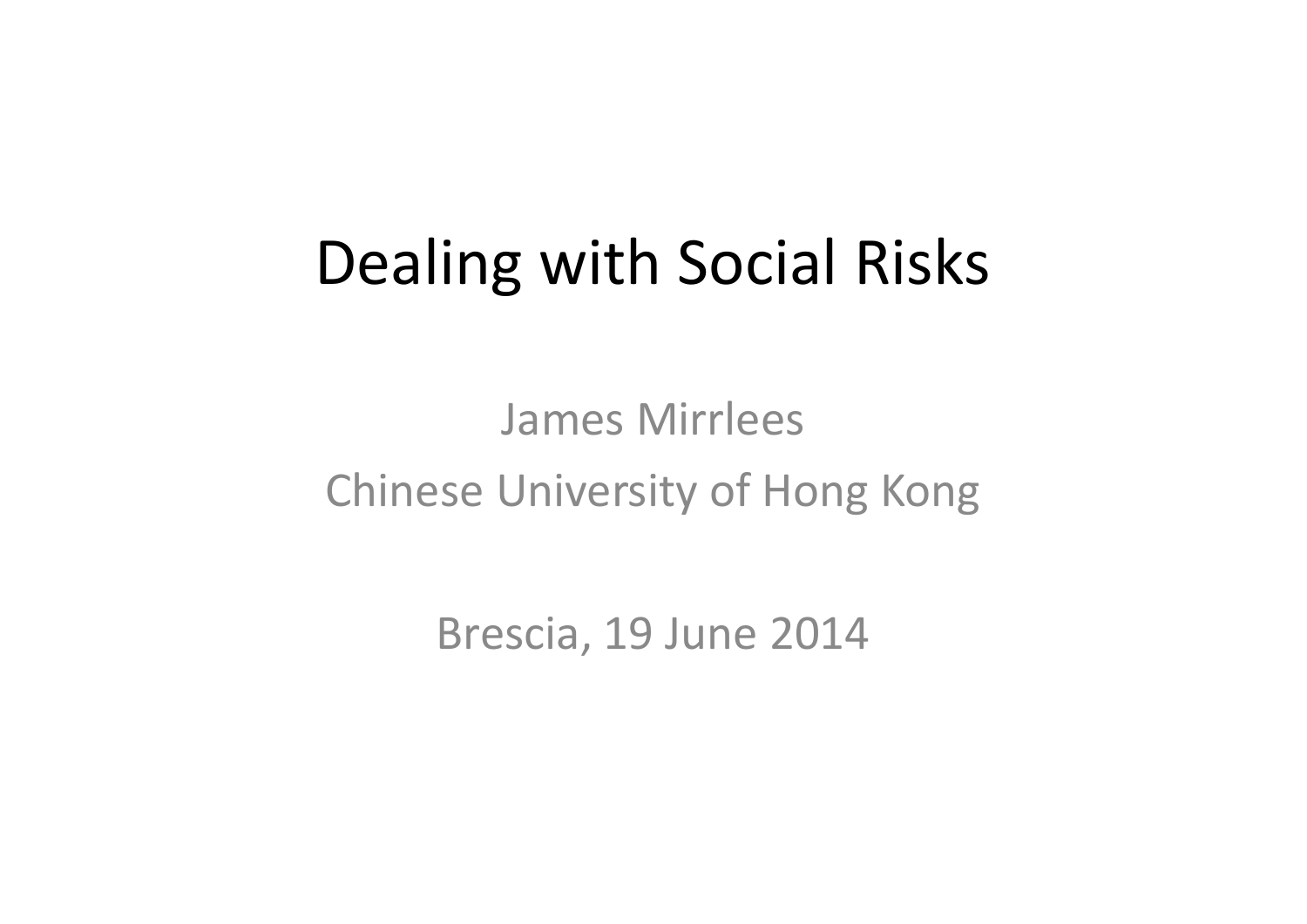#### Insurance

- There are risks, therefore insurance.
- No point in an insurance contract if not sure.
- Therefore insurance companies like independent risks.
- They do not like clients to know more about the risks than they do.
- And they limit cover when hidden behaviour affects the risk.
- Why do people not take enough of what they offer?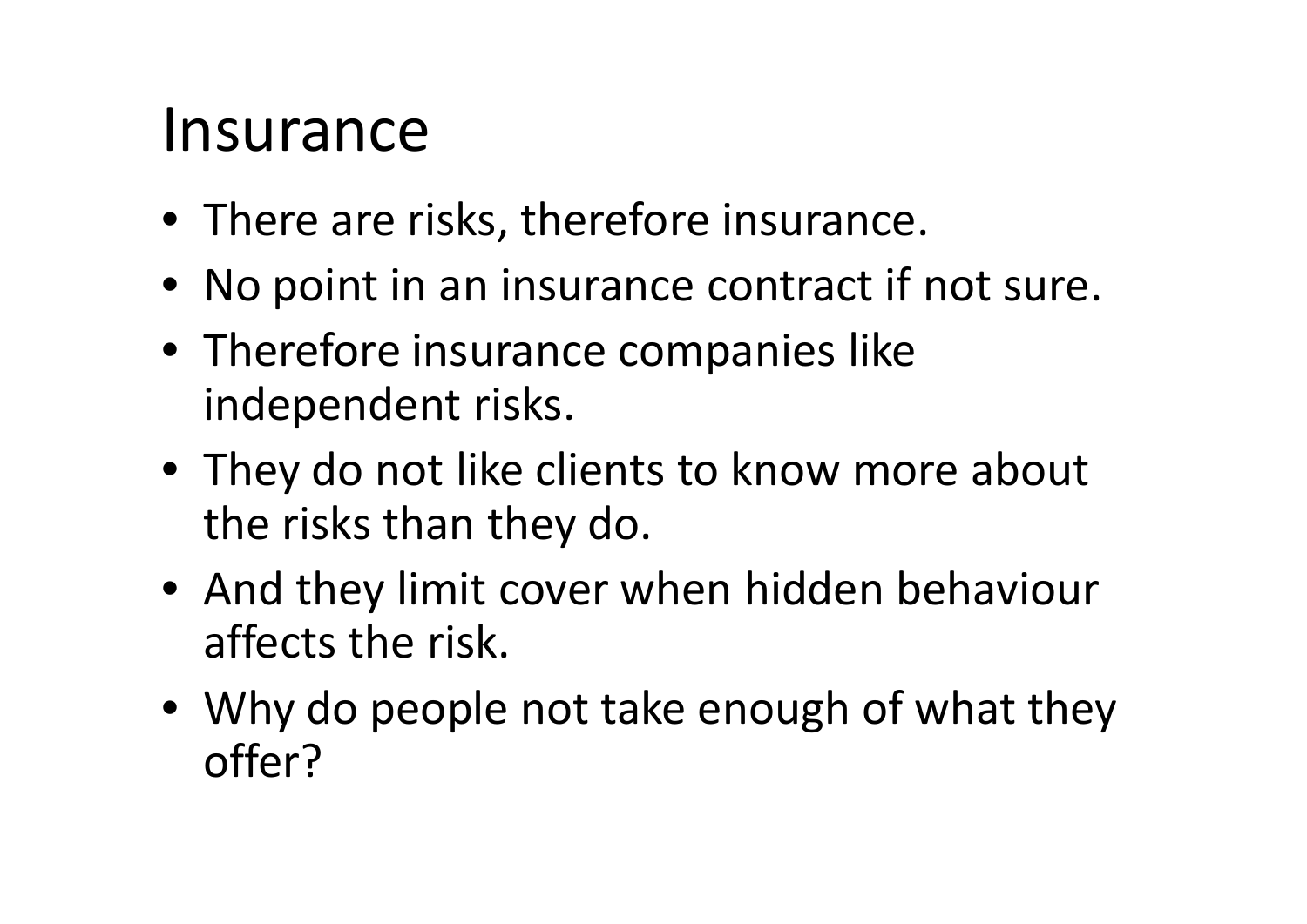# Why not?

- Medical insurance should be taken out at birth. Hard to do.
- Disability insurance not understood.
- Elderly-care insurance too?
- Unemployment insurance.
- Pension, which is partially insurance.
- High cost transaction and marketing costs.
- Compulsory insurance or Government?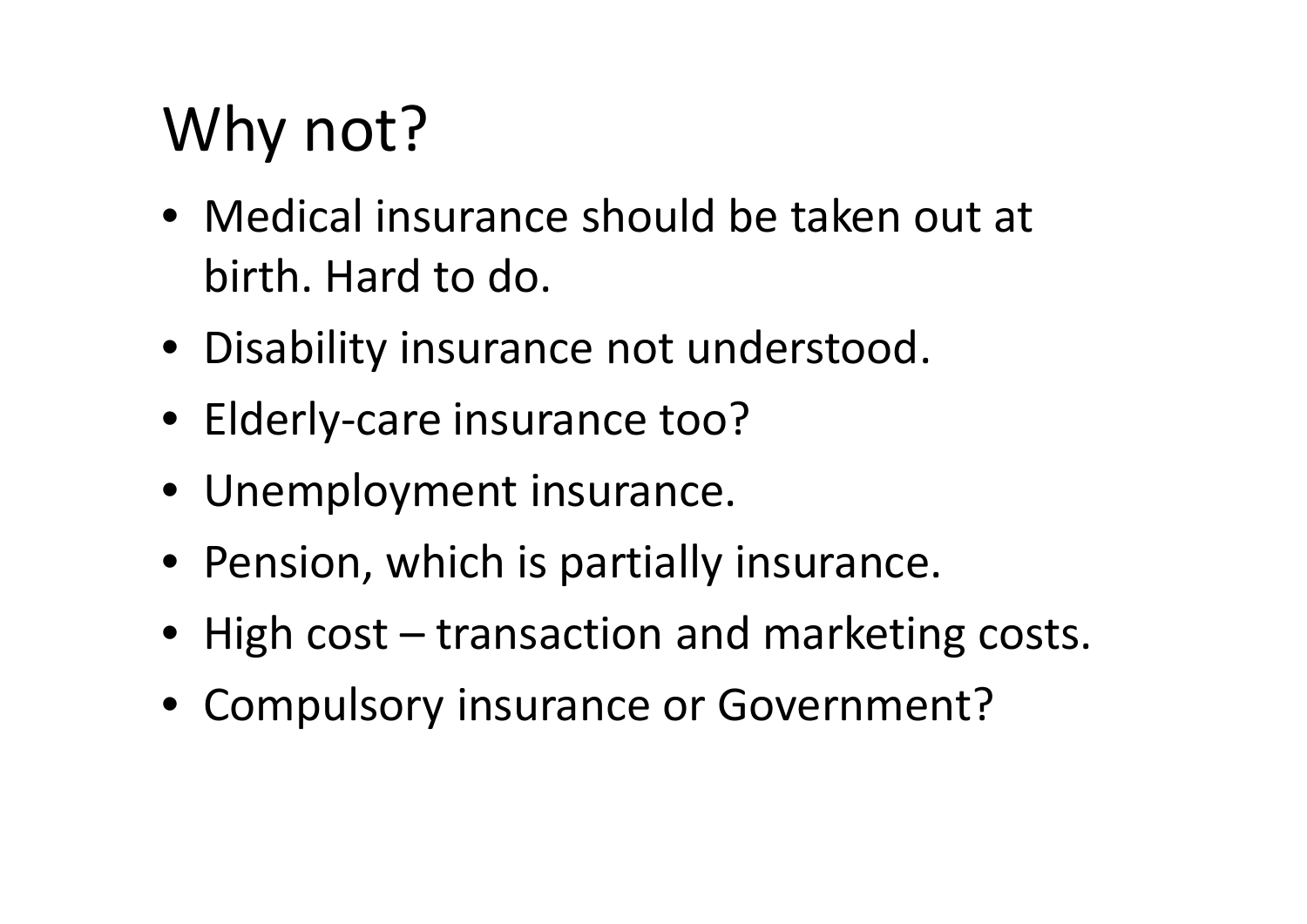#### Improving on Private Insurance

- Government may be better at taking on correlated risk, e.g. unemployment.
- Pensions have an element of this. Public health advances make us all live longer.
- Compensation might depend on the state of the economy, or current wages.
- State insurance is better at dealing with asymmetric information: income tax.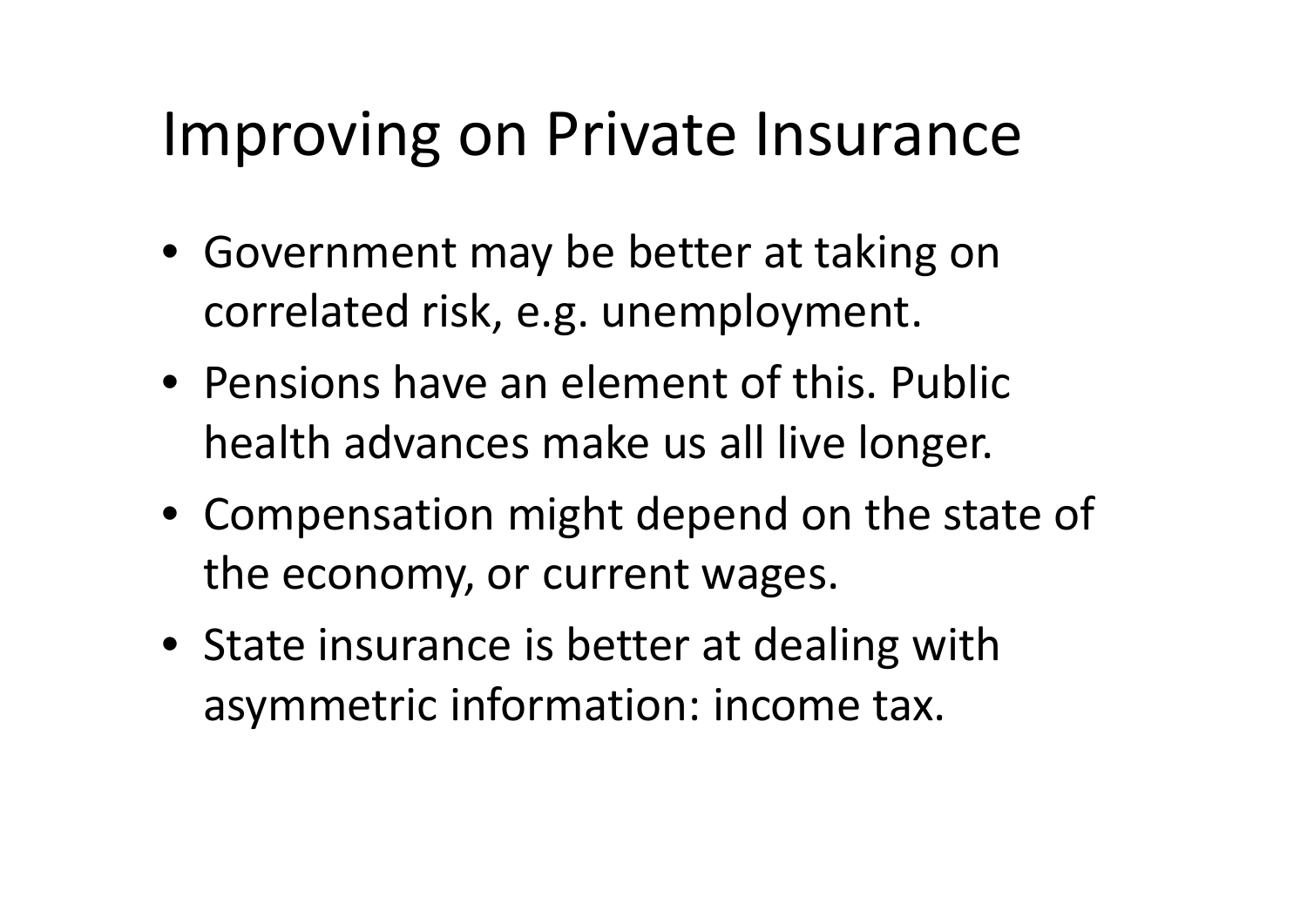### Income risk

- Any risk deserves insurance.
- Labour income risk is insured by the labour income tax.
- That should include a basic universal subsidy partly provided by medical cover, education, basic pension.
- Disability might attract higher compensation.